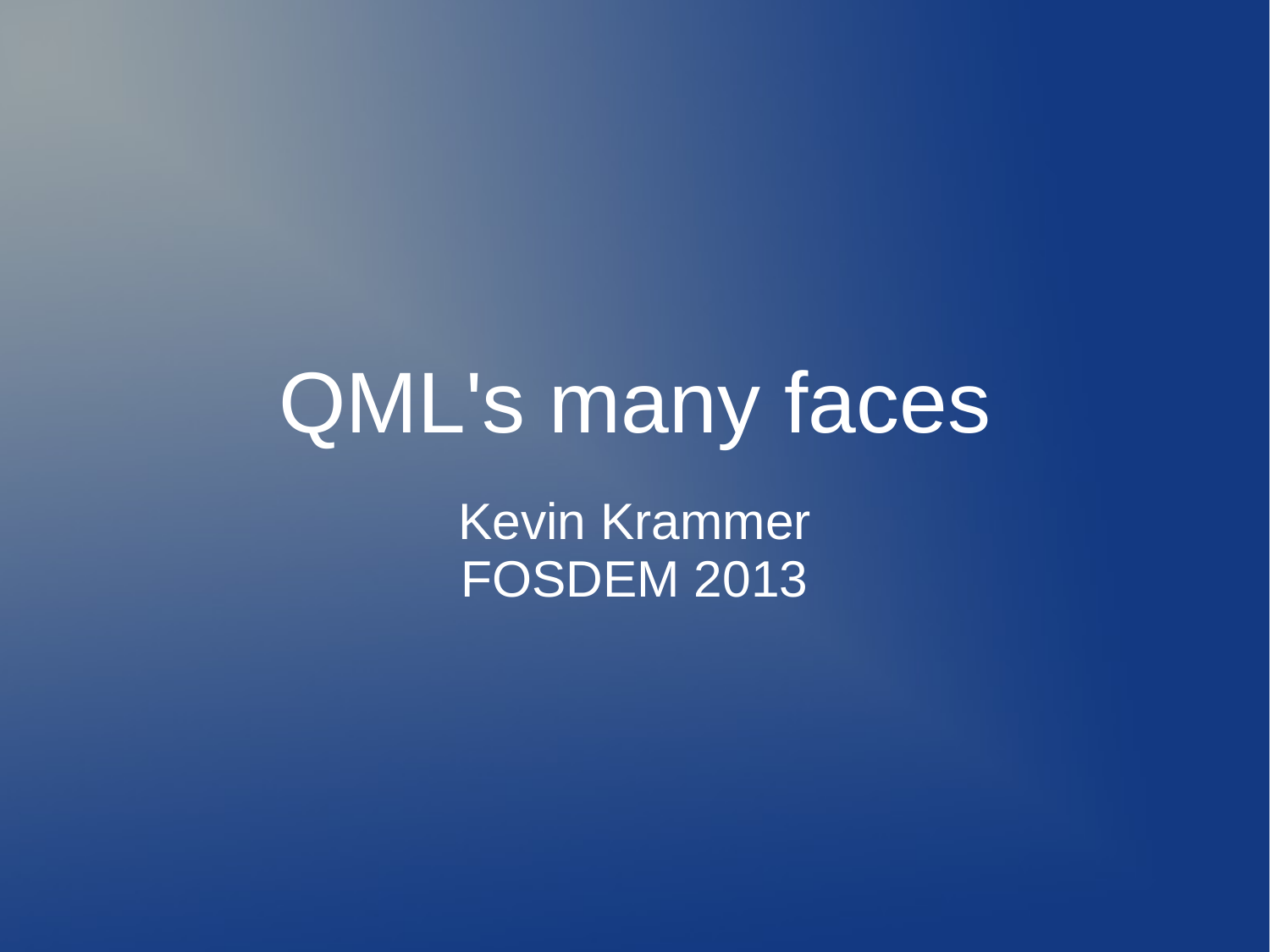### Declarative Language + Engine

```
import QtQuick 1.1
```

```
Item {
```

```
 TextInput {
   id: input
   text: "QtQuick"
```

```
 }
```
}

```
 Rectangle {
    width: input.width
    height: 5
 }
```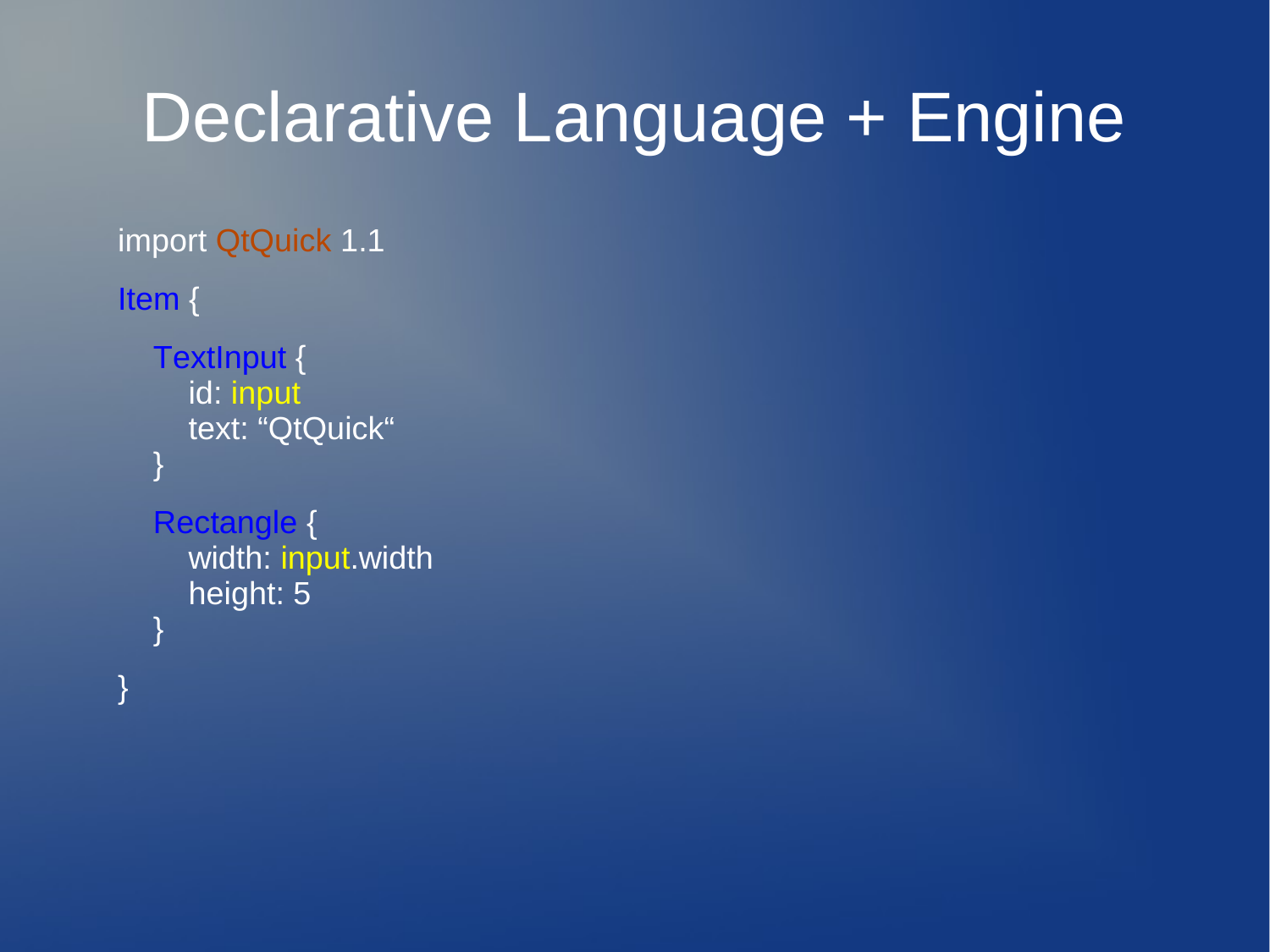BB10/Cascades BlackBerry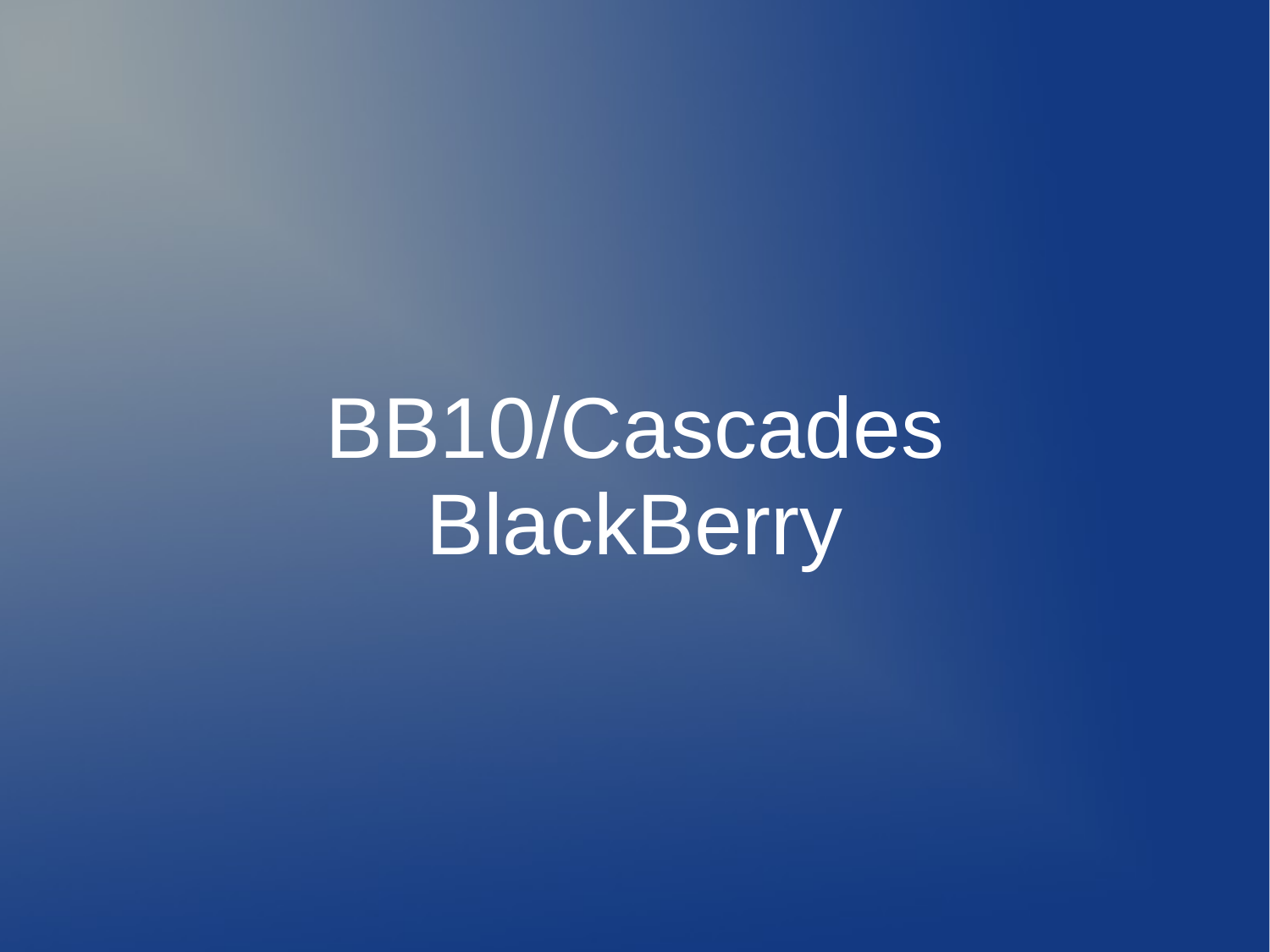#### BB10/Cascades

```
import bb.cascades 1.0
Container {
   TextField {
      id: input
      text: "QtQuick"
    }
   Label {
      text: input.text
   }
}
```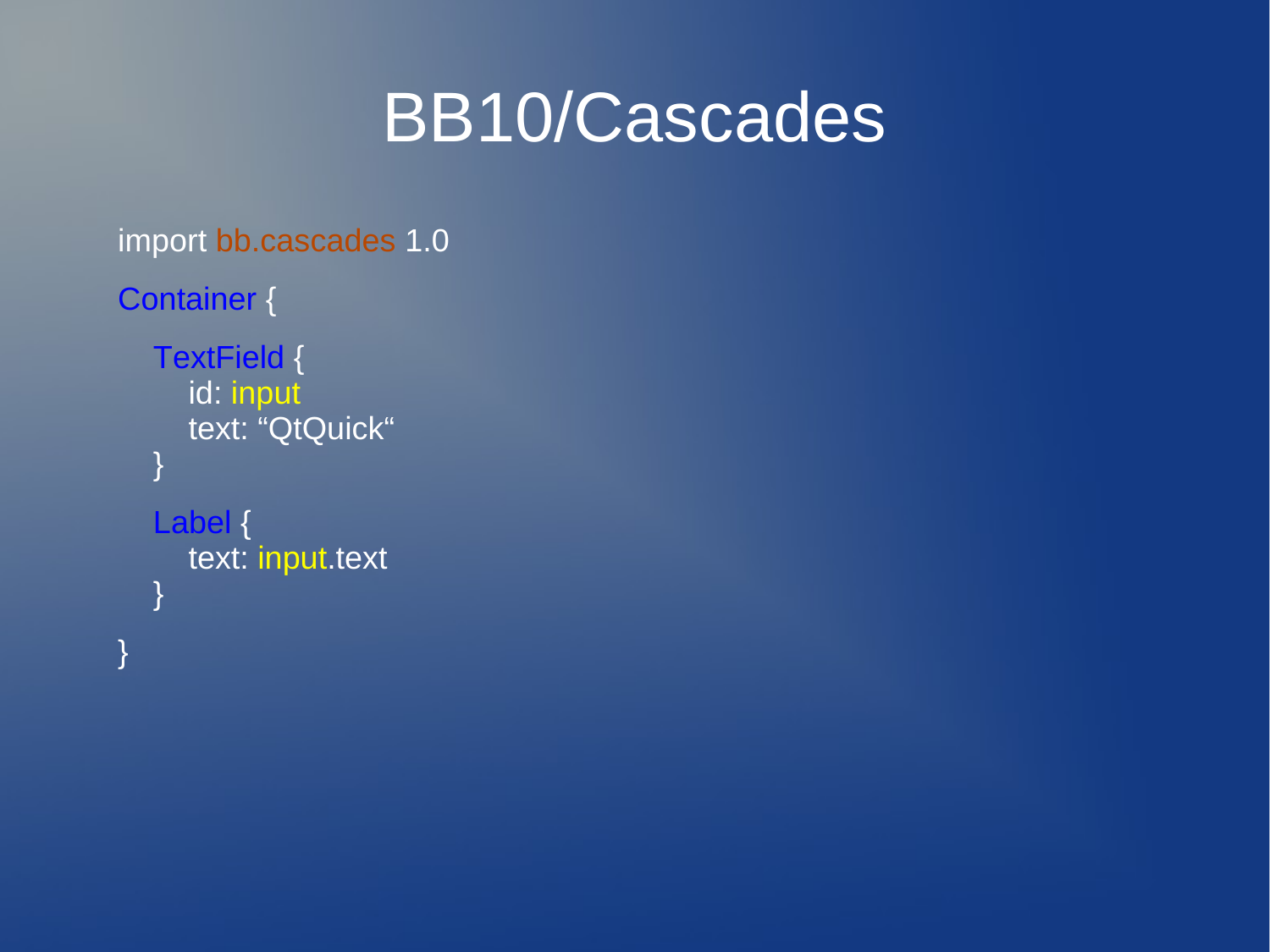# Declarative Widgets KDAB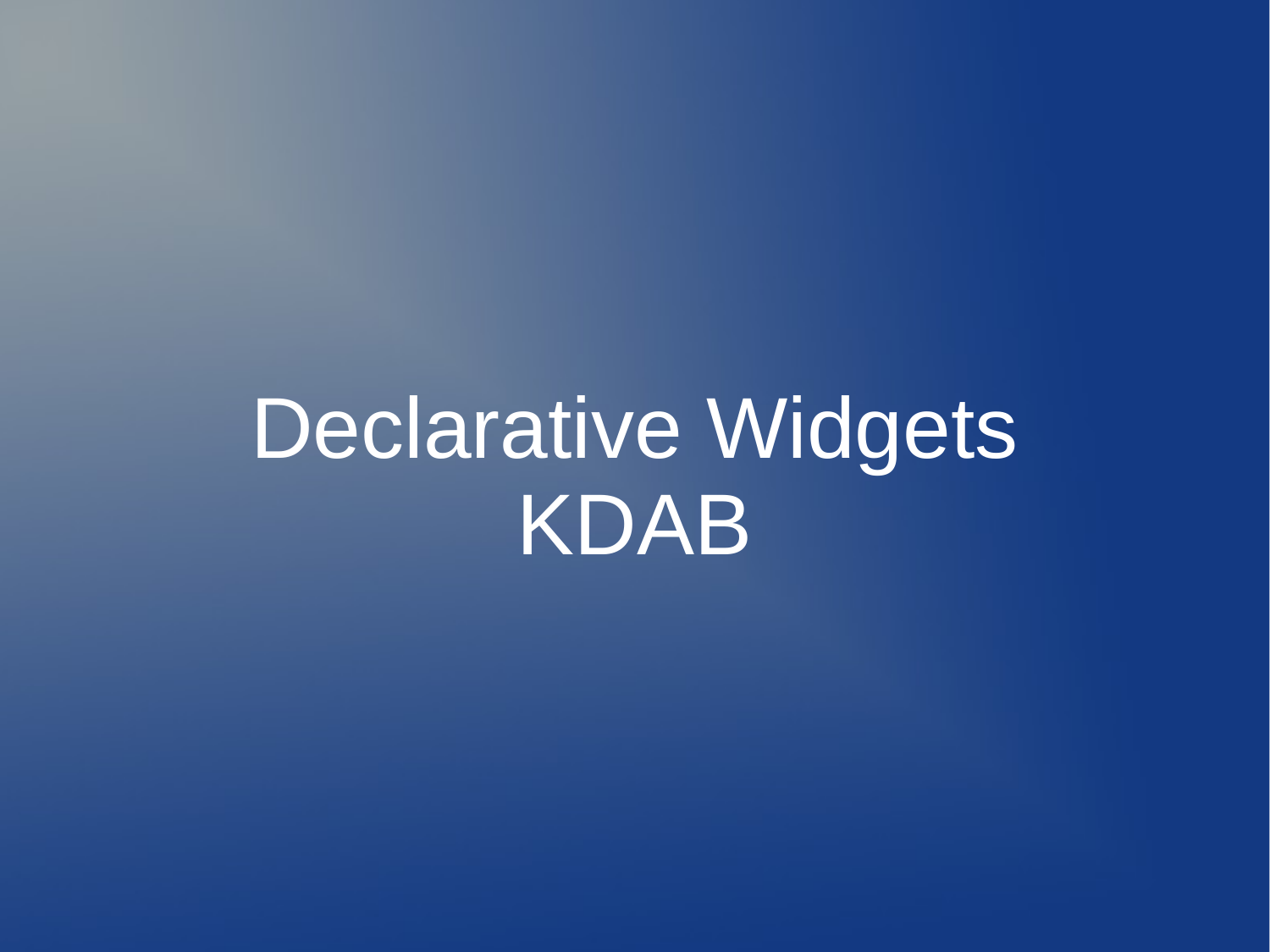#### Declarative Widgets

```
import QtGui 1.0
Widget {
   LineEdit {
      id: input
      text: "QtQuick"
    }
   Label {
      text: input.text
    }
}
```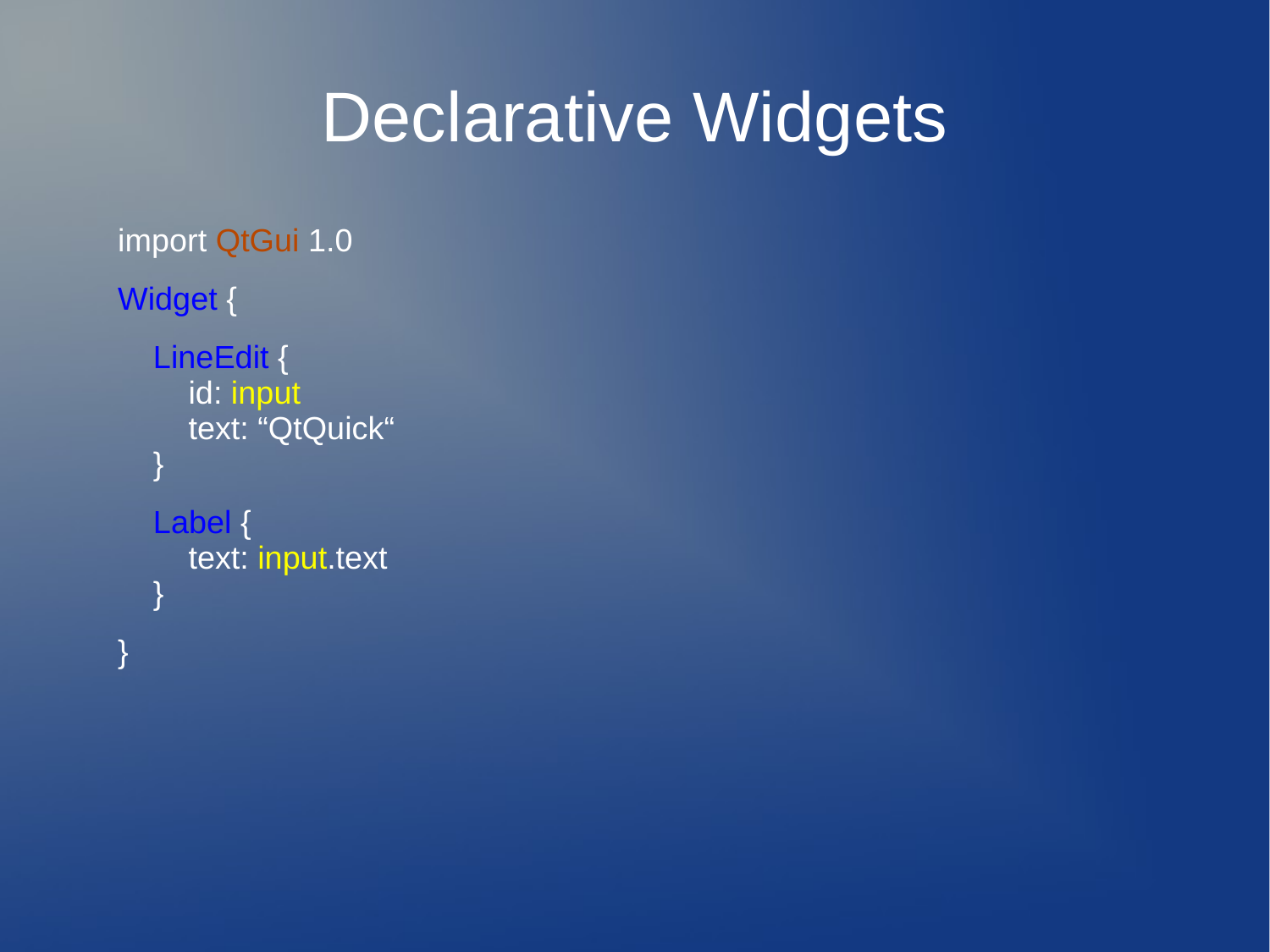QBS Qt Project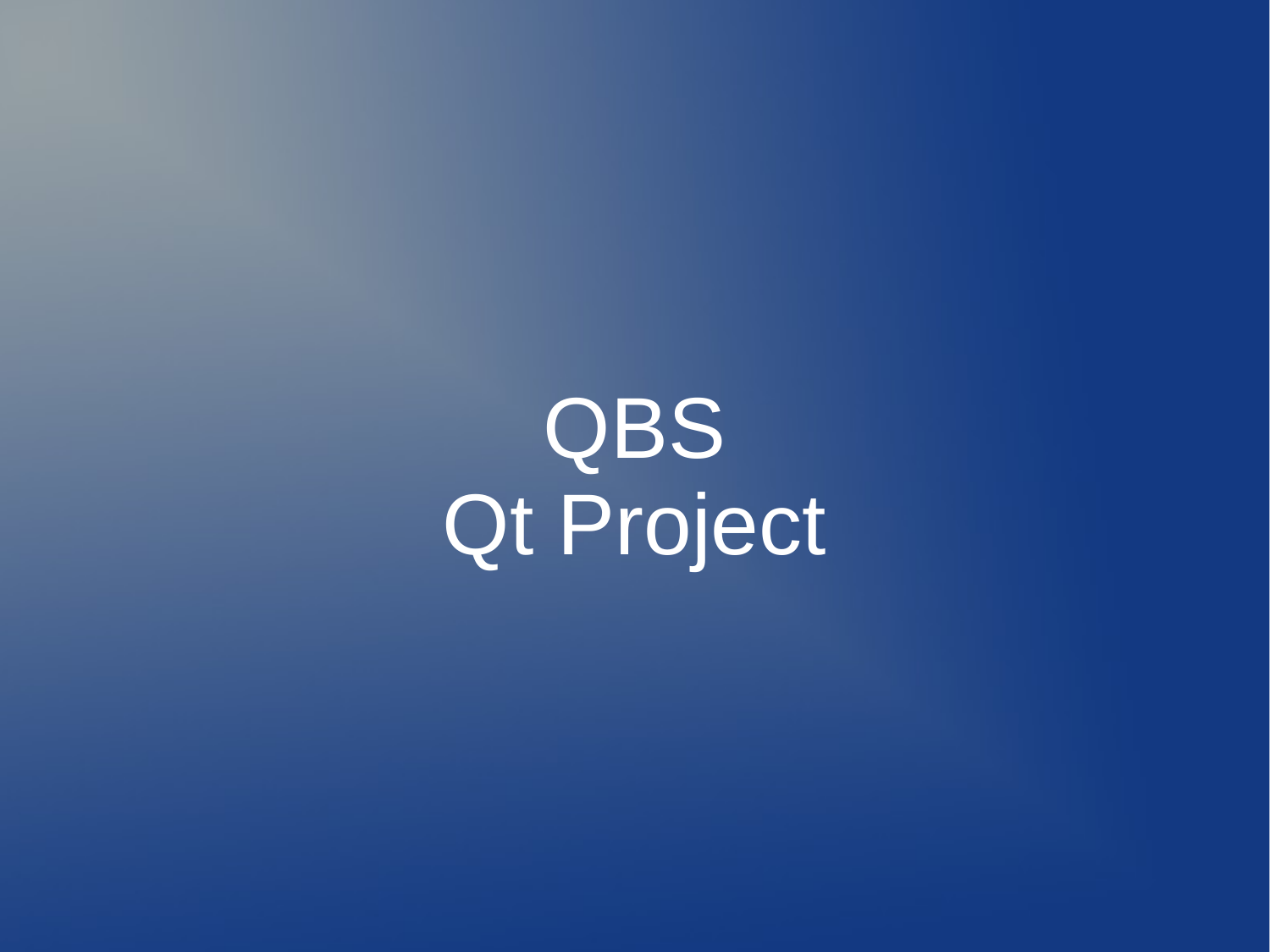

```
import qbs.base 1.0
Application {
   files: [ "main.cpp" ]
   Depends {
      name: "Qt"
     submodules: [ "core", "declarative" ]
    }
}
```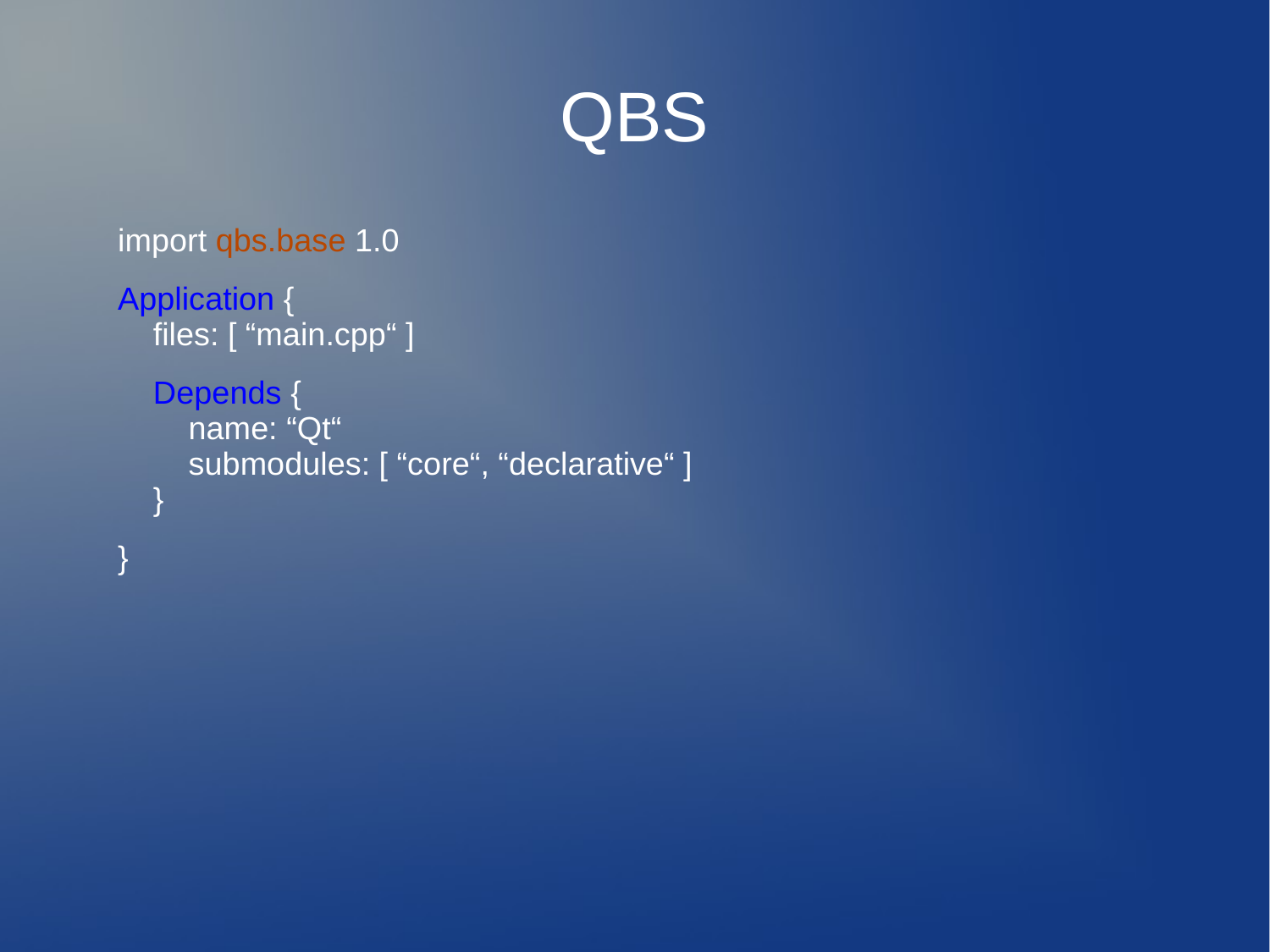# Declarative CMake KDAB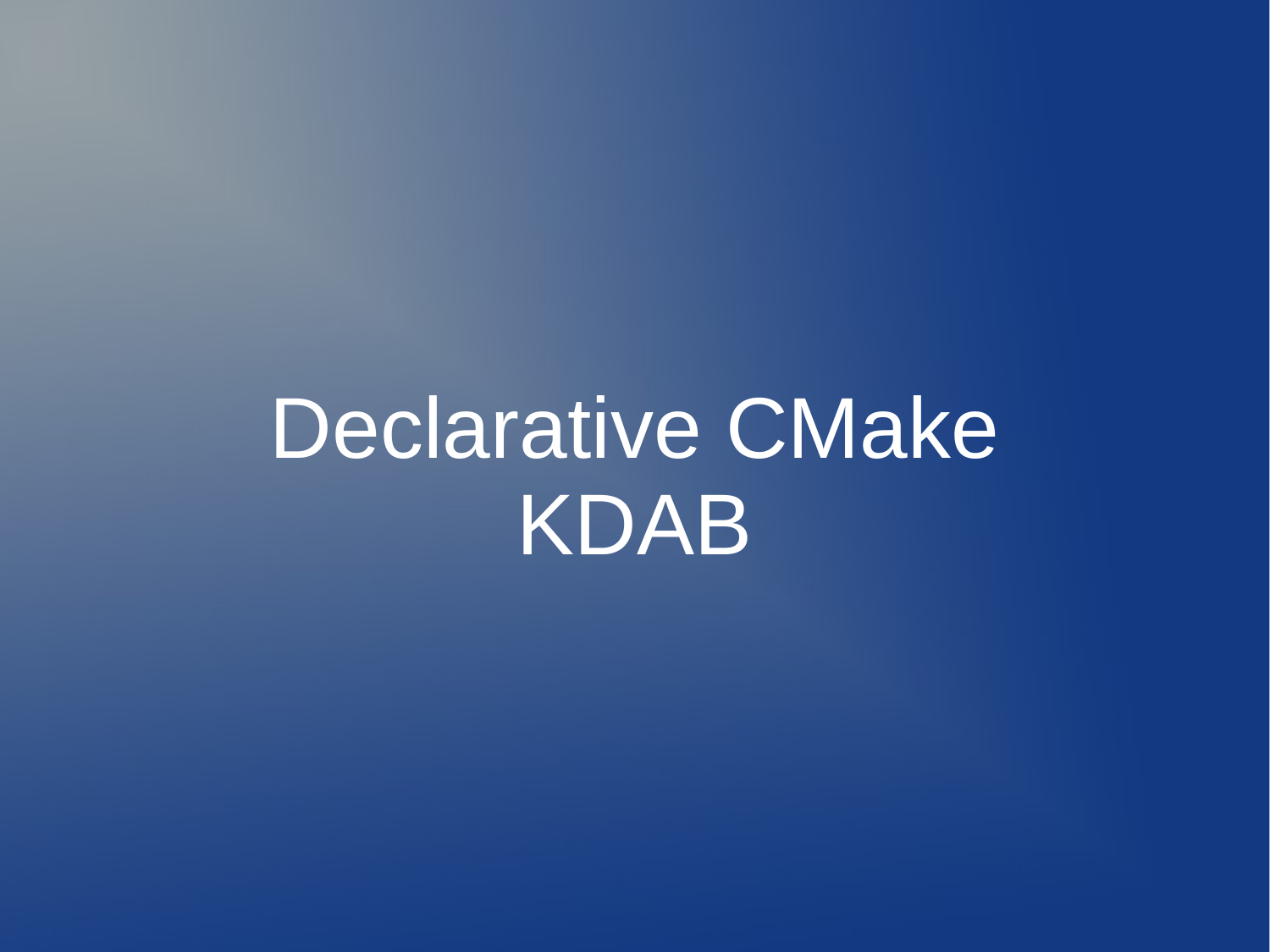#### Declarative CMake

```
import org.CMake 2.8
```

```
CMake {
```
}

```
 Target {
     id: program
     name: "helloworld"
    files: [ "main.cpp" ]
     Package {
        name: "Qt5Qml"
 }
   }
  Insta
     destination: "bin"
     operands: program
   }
```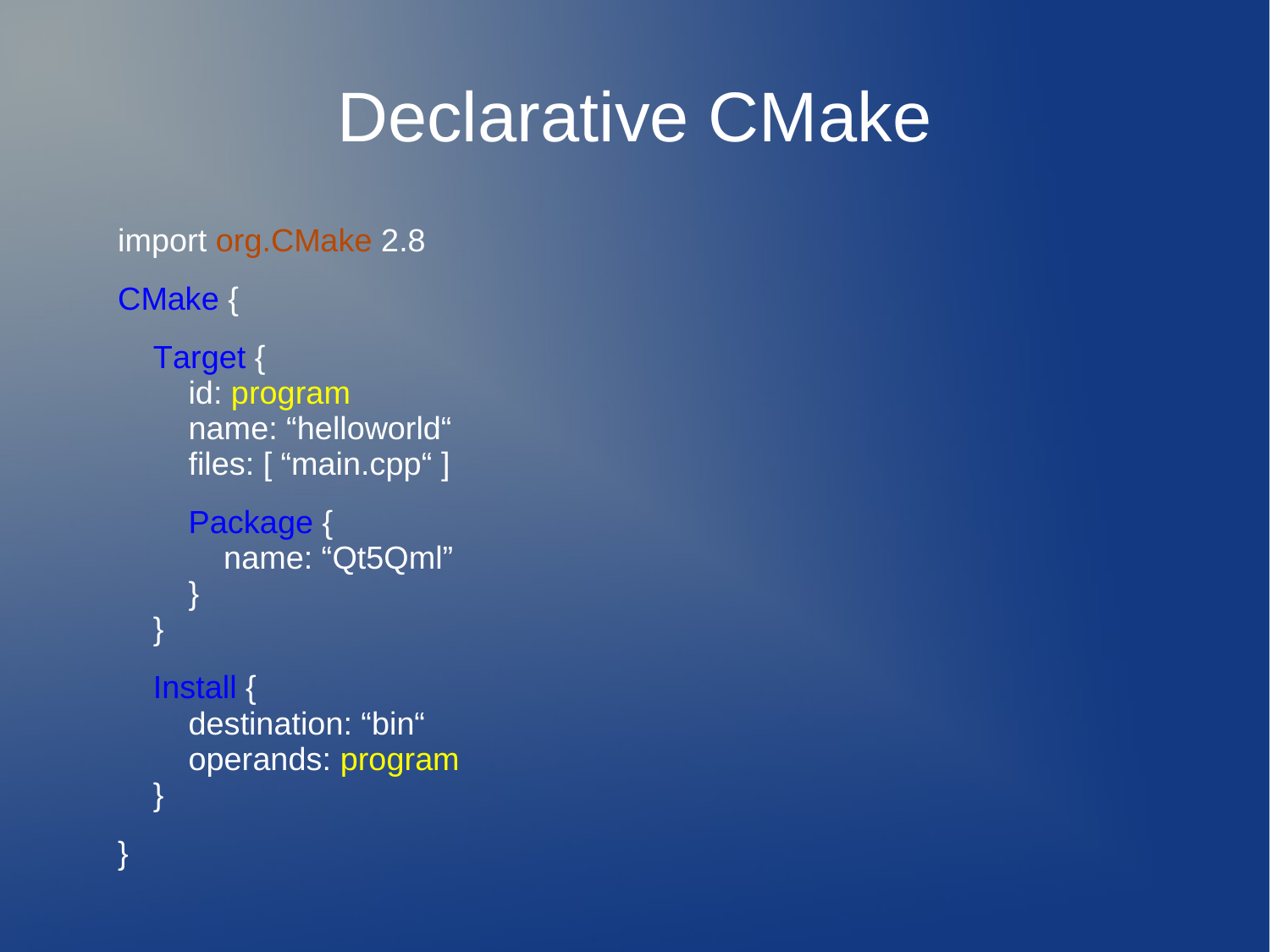Game Logic Just brainstorming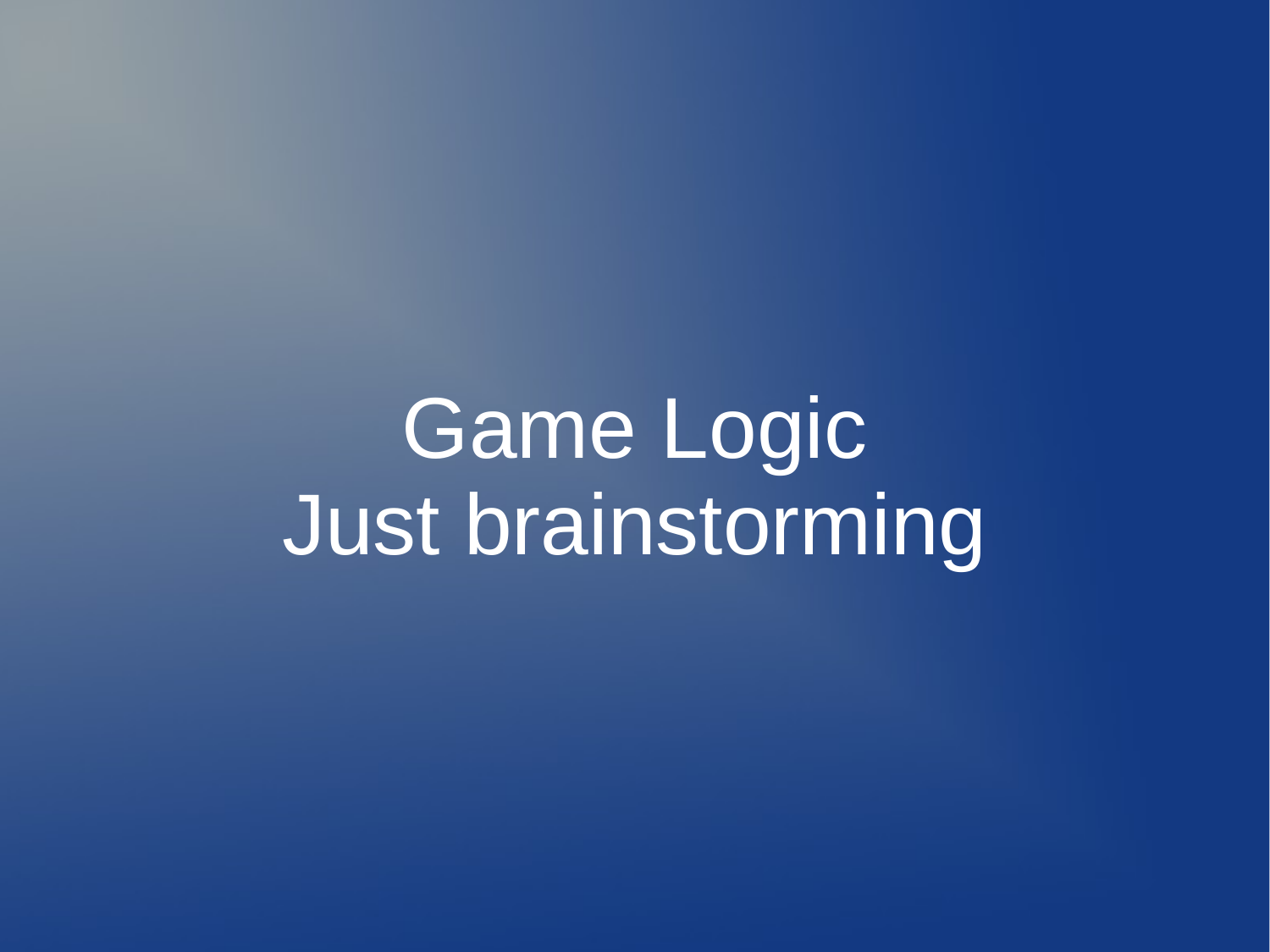## Game Logic

```
import game 1.0
Level {
    Switch {
      id: switch1
    }
  Door {
     locked: switch1.toggled
    }
}
```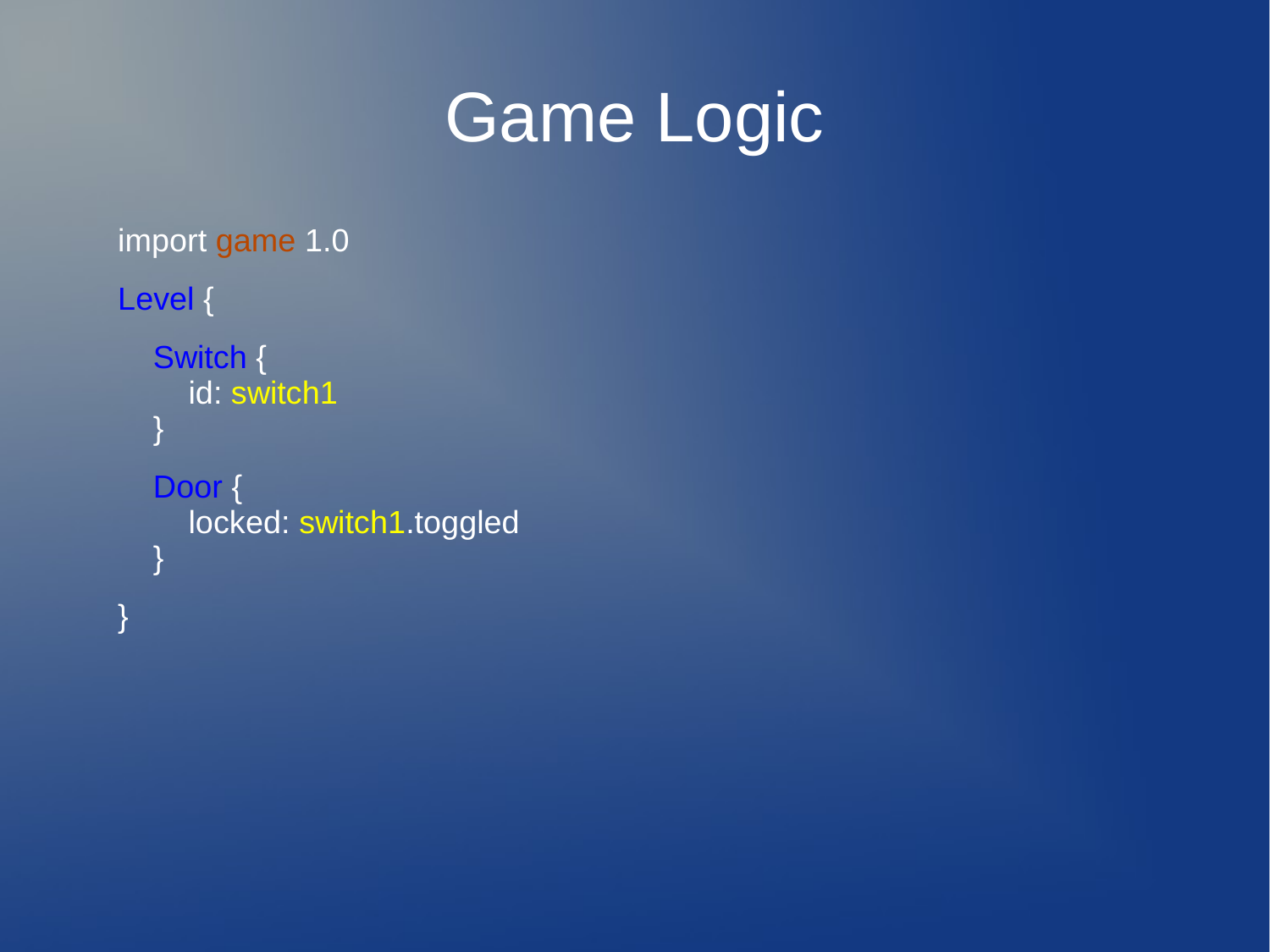Packaging Just brainstorming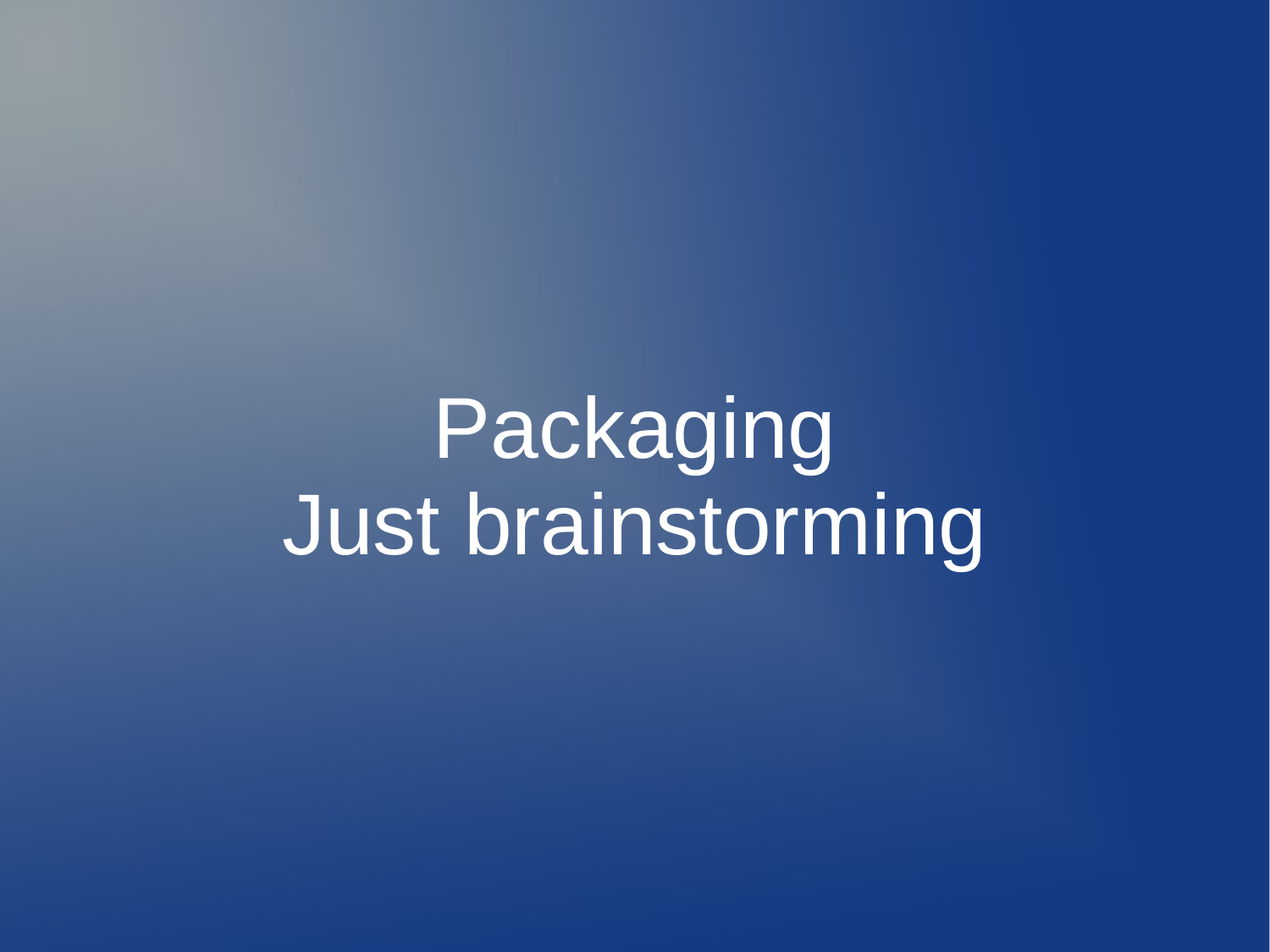## Packaging

```
import package 1.0
Package {
   name: "Qt Creator"
   Depends {
     Package {
        name: "Qt5Libs"
 }
 }
   Recommends {
     Package {
        name: "Qt5Documentation"
     }
   }
}
```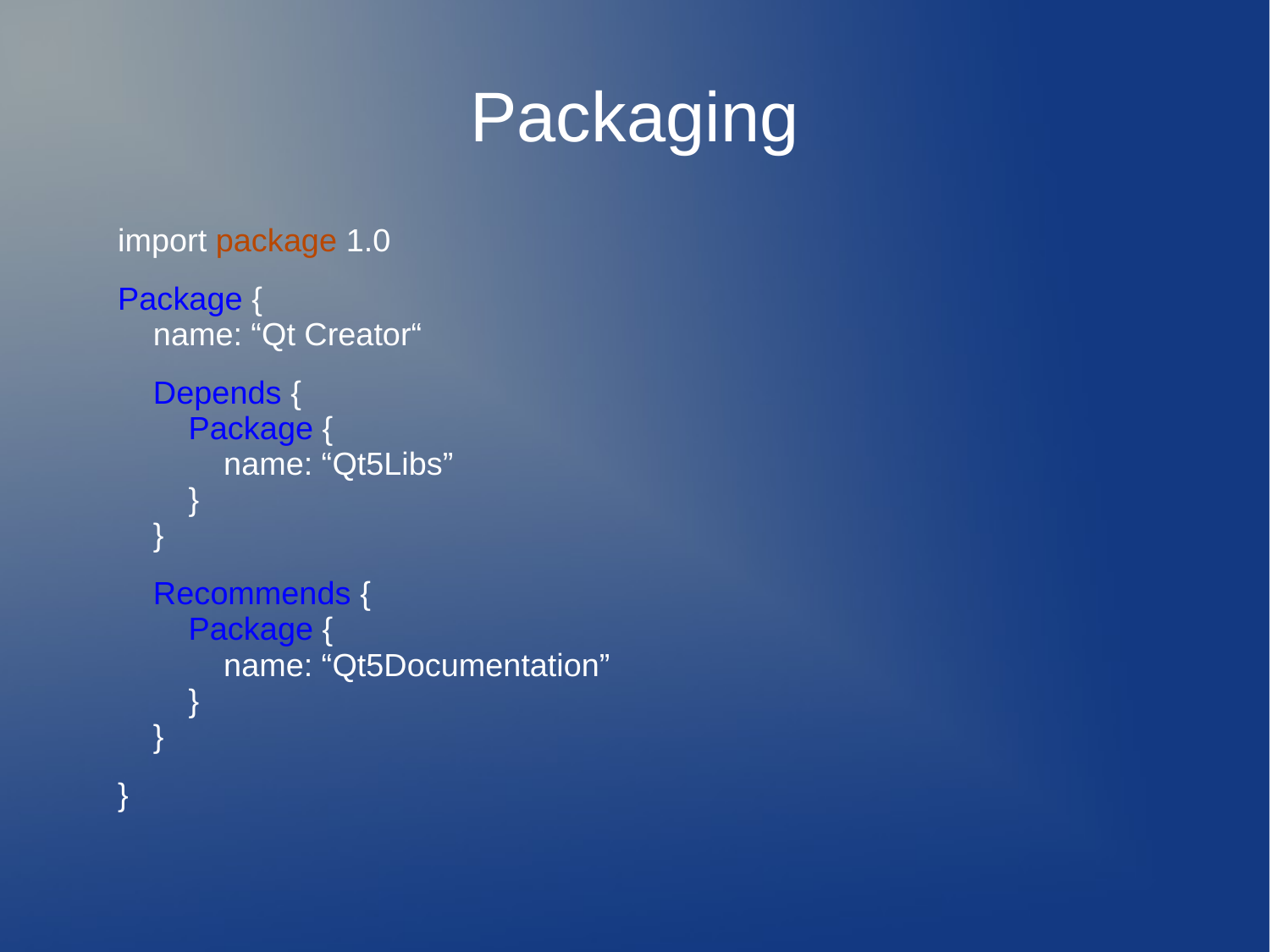Email Notification Just brainstorming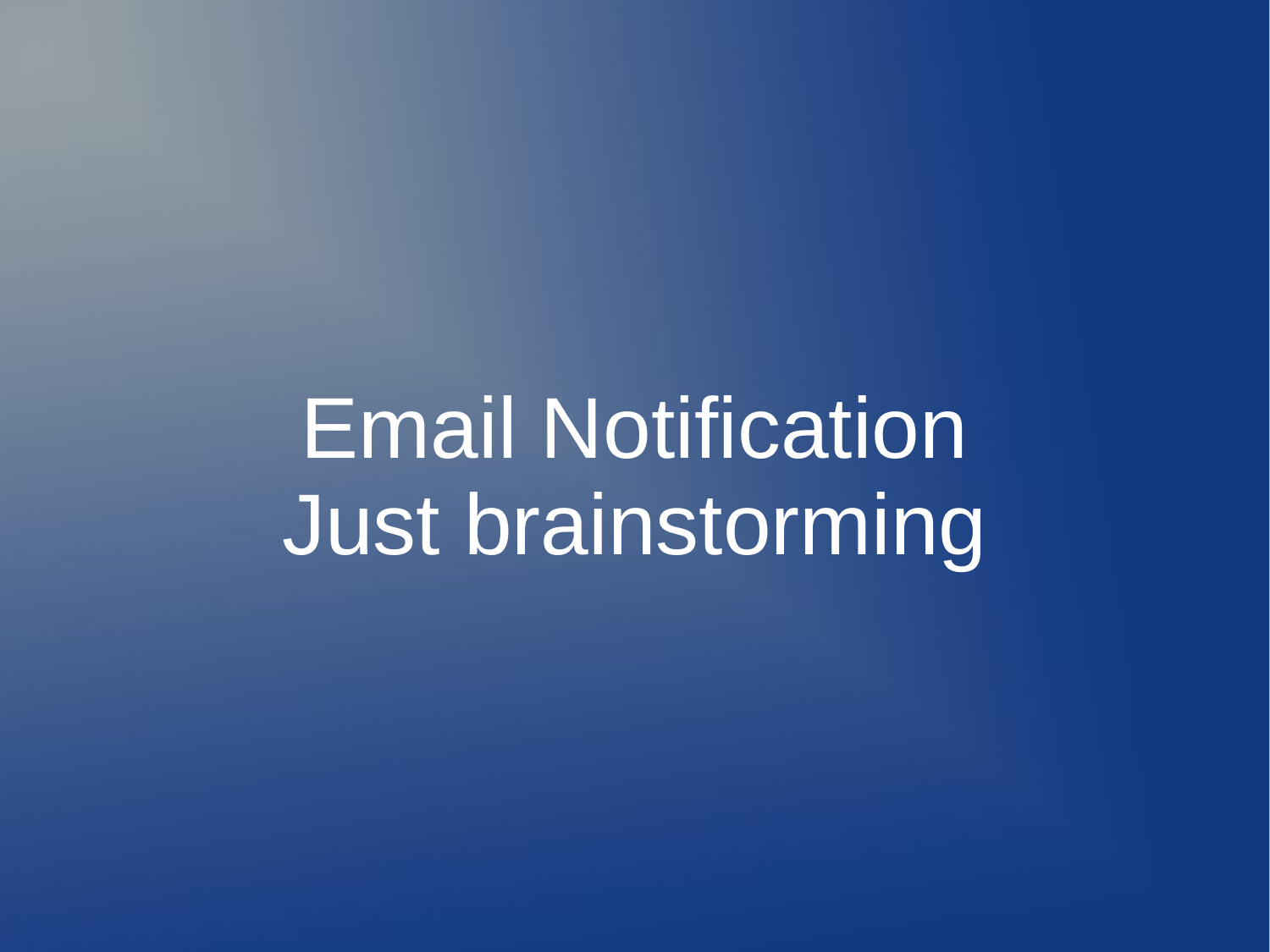## Email Notification

#### import email 1.0

```
Email {
  subject: "Reminder" + _event.title
  to: event.participants
  bcc: _preferences.encrypted ? [ _event.organizer ] : [ ]
```
#### MultiPart {

```
 mime: "text/html"
content: event.descriptionHTML
```

```
 MultiPart {
```
}

}

```
 mime: "text/plain"
  content: event.description
 }
```